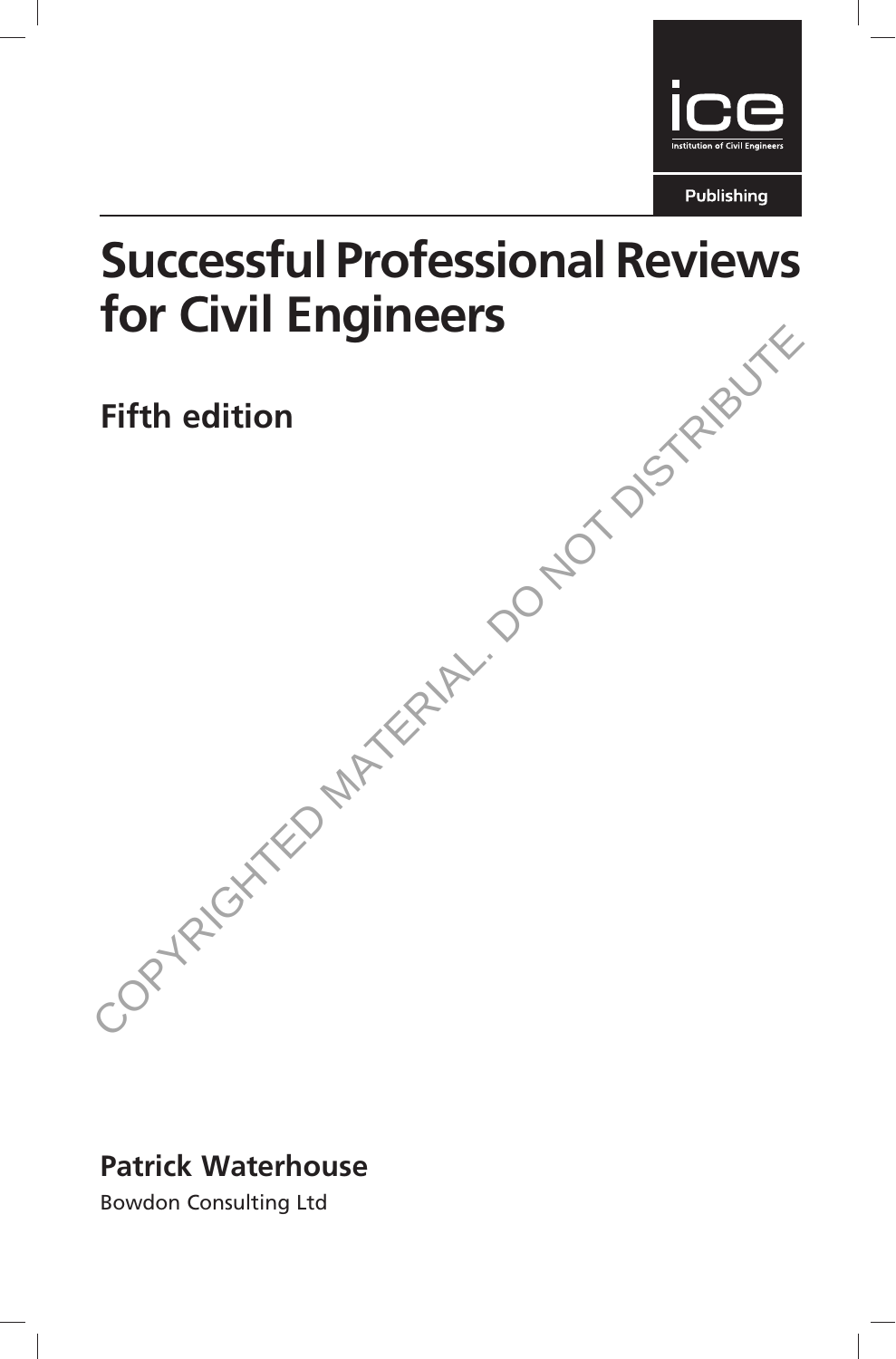Waterhouse, Patrick ISBN 978-0-7277-6609-0 https://doi.org/10.1680/sprce.66090.019 ICE Publishing: All rights reserved

# Chapter 2 The jigsaw concept for Review preparation

Watching people assembling a jigsaw, you will realise that they are doing exactly what every candidate for Review must do. It is no good trying to find a piece with the correct shape; what you have to do is find a piece that adds to the pieture. Each piece has to be examined in detail to see how the part of the picture on it interlocks with the bits of picture on the pieces alongside. Continual reference has to be made to the picture on the box to see the position of each piece in the complete picture. It is no good picking up pieces that look as though they might be the correct shape without looking at the picture on the box, just as it is no good picking a particular piece of experience because it appeals to you or because it seems to fit the space. The process mirrors precisely the system that I recommend for compilation of your Review. **Dreparation**<br>Watching people assembling a jigsaw, you will realise that they are doingleadedly what<br>every candidate for Review must do. It is no good trying to find a piece with the<br>correct shape; what you have to do is f

All the components of the Review, the documents making up the application, the interview and the Communication Task, are each an essential part of the whole picture. They form the pieces of your jigsaw, but the size and shape of each piece will vary from candidate to candidate. All the pieces are important; none can be omitted. Everyone remembers how frustrating it is when one final piece of a jigsaw is missing or is a bit mangled; you must not leave any possibility that the reviewers might feel that same frustration.

The picture is similar for everybody – either at Incorporated Professional Review (IPR) or Member Professional Review (MPR), as indicated here:

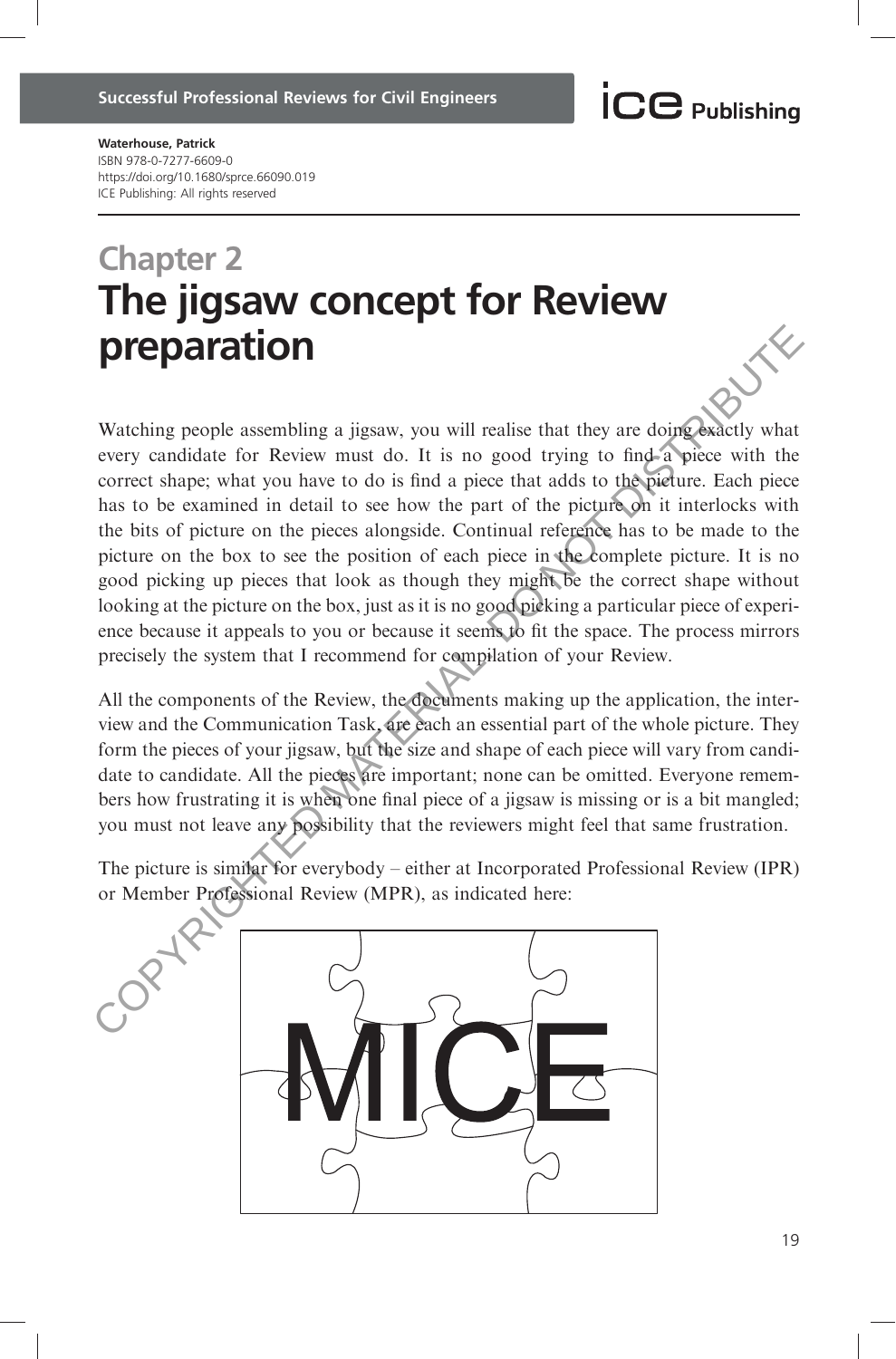Waterhouse, Patrick ISBN 978-0-7277-6609-0 https://doi.org/10.1680/sprce.66090.029 ICE Publishing: All rights reserved

# Chapter 4 The professional engineer

What is a professional engineer? All of us in the profession are well aware of the misuse of the title in the media, the vast number of 'engineers' who are tasked with the simplest of technical tasks involving household appliances or items of public infrastructure. No doubt professional engineers have been involved in the design and creation of such things, but the ubiquitous labelling of other people as engineers can and does attract comment from members of our profession. What is a professional engineer? All of us in the profession are well aware of the distinctive of the third in the media, the vast number of 'engineers' who are tasked with the distinction of schic of technical tasks invo

The Engineering Council says in UK-SPEC (EC, 2020):

Engineers and technicians respond to the needs of both society and business, solving complex challenges. Engineers and technicians work in the art and practice of changing our world, enhancing welfare, health and safety while paying due regard to the environment.

Society places great faith in the engineering profession, trusting its members to regulate themselves. By achieving and demonstrating professional competence and commitment for the purpose of registration, engineers and technicians demonstrate that they are worthy of that trust.

In a broader sense, Thomas Tredgold described civil engineering in ICE's first Royal Charter (1828) as 'the art of directing the great sources of power in nature for the use and convenience of Man' but of more relevance to today is another part of our charter, added in 1972 (ICE, 2021):

call for a high degree of professional knowledge and judgement in making the best use of scarce resources in care for the environment and in the interests of public health and safety

This description of our role is well worth remembering; it could be useful in many of the answers to the written part of the Review. The addition of the UNSDGs to the Reviews process is merely a contemporary interpretation of the 1972 text.

There are a good many 'definitions' of engineer from all over the world; all are trying to say the same thing, but none is a 'prescription'. If there were an easy definition, all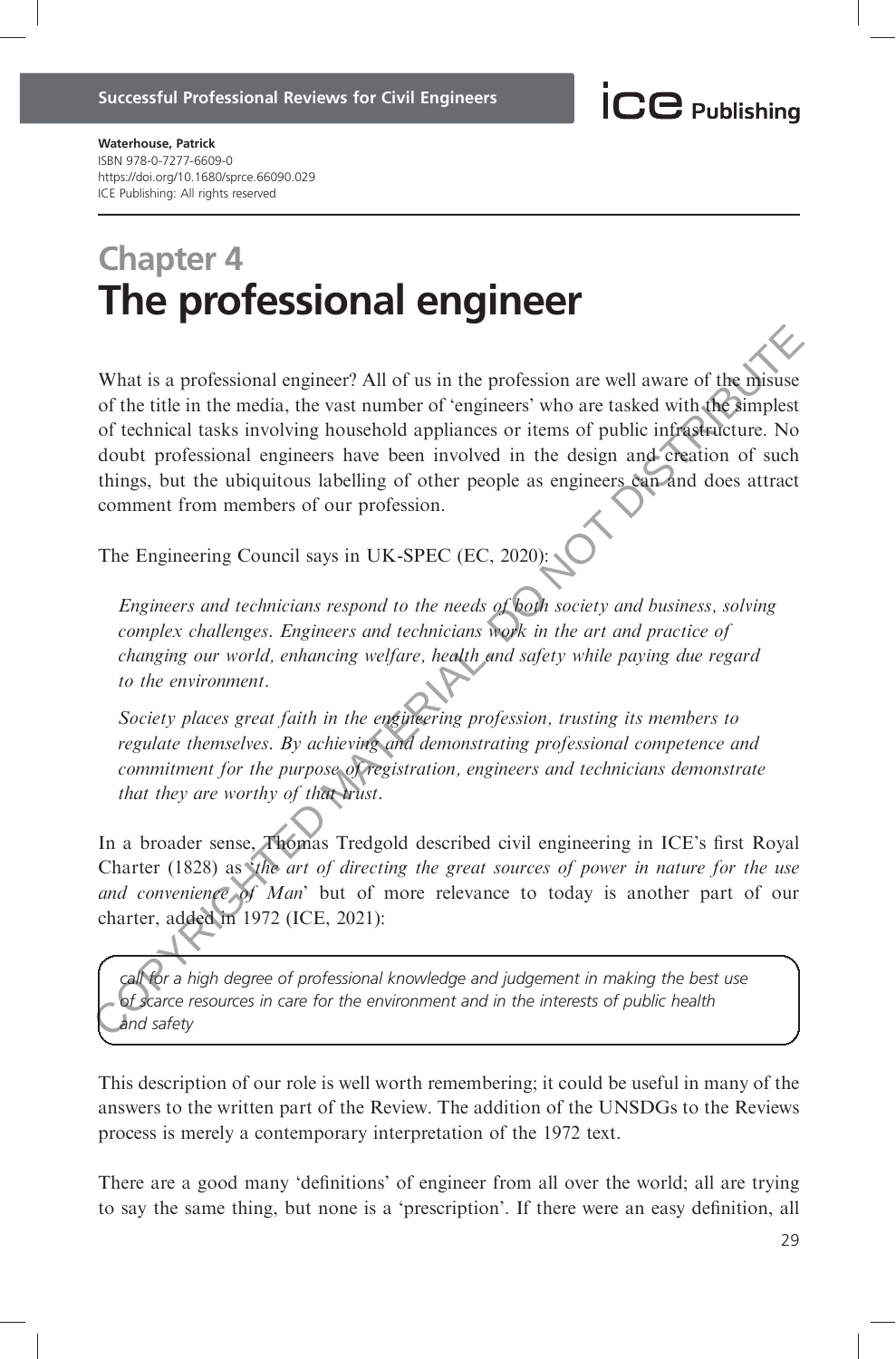### Waterhouse, Patrick ISBN 978-0-7277-6609-0 https://doi.org/10.1680/sprce.66090.035 ICE Publishing: All rights reserved

# Chapter 5 What you must demonstrate: the Attributes

### Introduction to the Attributes

ICE (2022a) describes the Attributes as its 'standards of professional competence and commitment'.

Looking initially at the seven Attributes of ICE's Professional Review Guidance documents (ICE, 2022a, 2022b), they do not seem too onerous. But once you start trying to demonstrate your ability in each of them, they become far less clear. Like all specifications, they should be read with the intention of finding out how best to comply, that is, demonstrate the performance. But this is not straightforward, particularly if you have become used to detailed syllabi during your education and are now using detailed specifications at work, many of which leave you little room for manoeuvre. Do not fall into the trap of wondering what the Institution expects; the straight answer is that neither it nor the reviewers know. There are so many ways and means of demonstrating capability in each Attribute that only you and your close advisers can choose what is best for you. This versatility is one of the great strengths of the Institution's reviewing process and should be used to your advantage. **COPYRIGHT CONSTRANT CONDUCTS**<br> **CE** (2022a) describes the Attributes as its *'standards of professional commitment'*.<br>
Looking initially at the seven Attributes of ICE's *Professional Review Guidance*<br>
documents (ICE, 202

It is useful to reflect on how the criteria are being interpreted. I have taken each section in turn and amplified it in the context of other documents about the responsibilities of professional civil engineers, issued by the Institution and others, and by my experience as a reviewer. But these interpretations are just that – my interpretations – and you, as a candidate, should think the problem through for yourself, hopefully with the cooperation of your mentors and by reading up-to-date Institution policy published on the website.

You have, of course, been following a training scheme, whether formal or not, so by now you must have developed, with the help of your mentors, some understanding of how to use your experience to demonstrate the Attributes. Your IPD, whether formally under Agreement or not, should have ensured that you have had adequate experience to be able to develop the Attributes.

What you must now do is edit the evidence that you have of that experience to present the best possible demonstration of your skills and abilities to the reviewers. This is unlikely to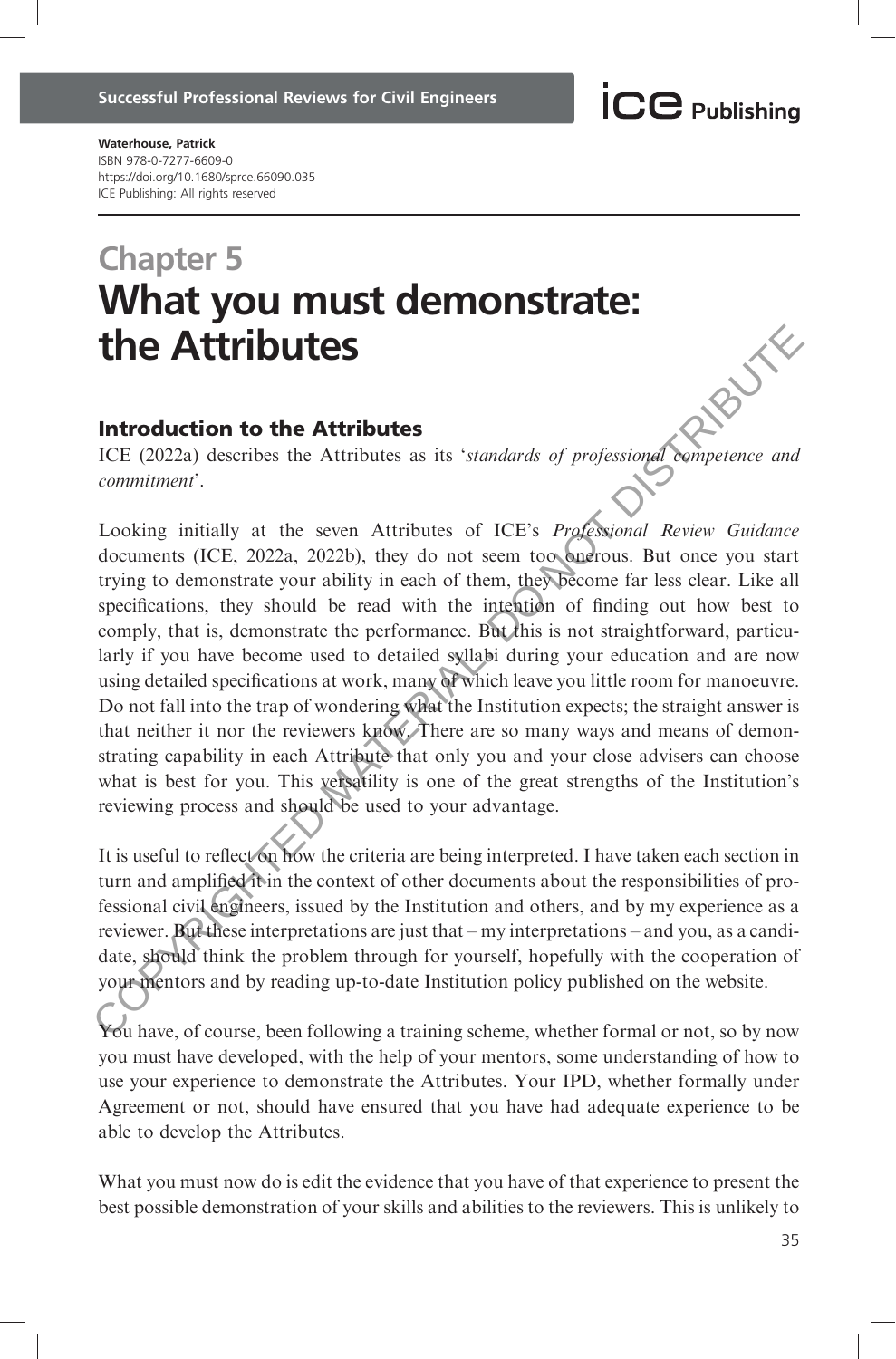Waterhouse, Patrick ISBN 978-0-7277-6609-0 https://doi.org/10.1680/sprce.66090.075 ICE Publishing: All rights reserved

# Chapter 9 The Professional Review Report

The Professional Review Report (the 'Report') is the key vehicle for you to demonstrate that you have acquired the Attributes. The Report is to enable you to demonstrate that, as a result of your experience, you have developed, and have used or could use, all the capabilities needed by a qualified member of ICE of the grade for which you are applying.

ICE advises you against structuring the Report around the Attributes (ICE, 2022): 'It is important not to address them in sequence but instead to give your reviewers a narrative, from your role activities, which will allow them to see how you have met all the Attributes at the required level.' This is good advice and, if adopted, should lead to a more interesting Report that attracts the reviewers into your story.

The Report is subject to a maximum word limit of 5000 words for IPR and CPR. The Report for the CPRP is limited to 3000 words.

You can use anything that enables you to display your competence. The content might be your entire job, or bits of various recent work, or one extensive project. This decision on what to use needs careful thought, always bearing in mind that the aim is to display that you have developed and, wherever possible, utilised every one of the required Attributes. It requires a careful balance between the various types of work that need to be described and the need to clearly identify the Attributes displayed or developed by you; the more work needing description, the fewer words there are for your 'demonstration of competence'. This is where careful compilation of your CV (see Chapter 12) at the same time can be of great help. The Professional Review Report (the 'Report') is the key vehicle for you to demonstrate that you have acquired the Attributes. The Report is to enable you to demonstrate as a result of your experience, you have developed,

The rules say that you should have had a major involvement and some degree of responsibility, such that you are able to demonstrate the required Attributes. In other words, this Report must demonstrate either that you have or that you could (given the chance) readily and confidently take the responsibilities and display all the Attributes of a qualified member.

This is an interesting and difficult concept for those well-schooled in academic examinations, where the emphasis seems very much on the transmission of as much knowledge as possible or on 'getting the correct answer'. Few academic examinations measure